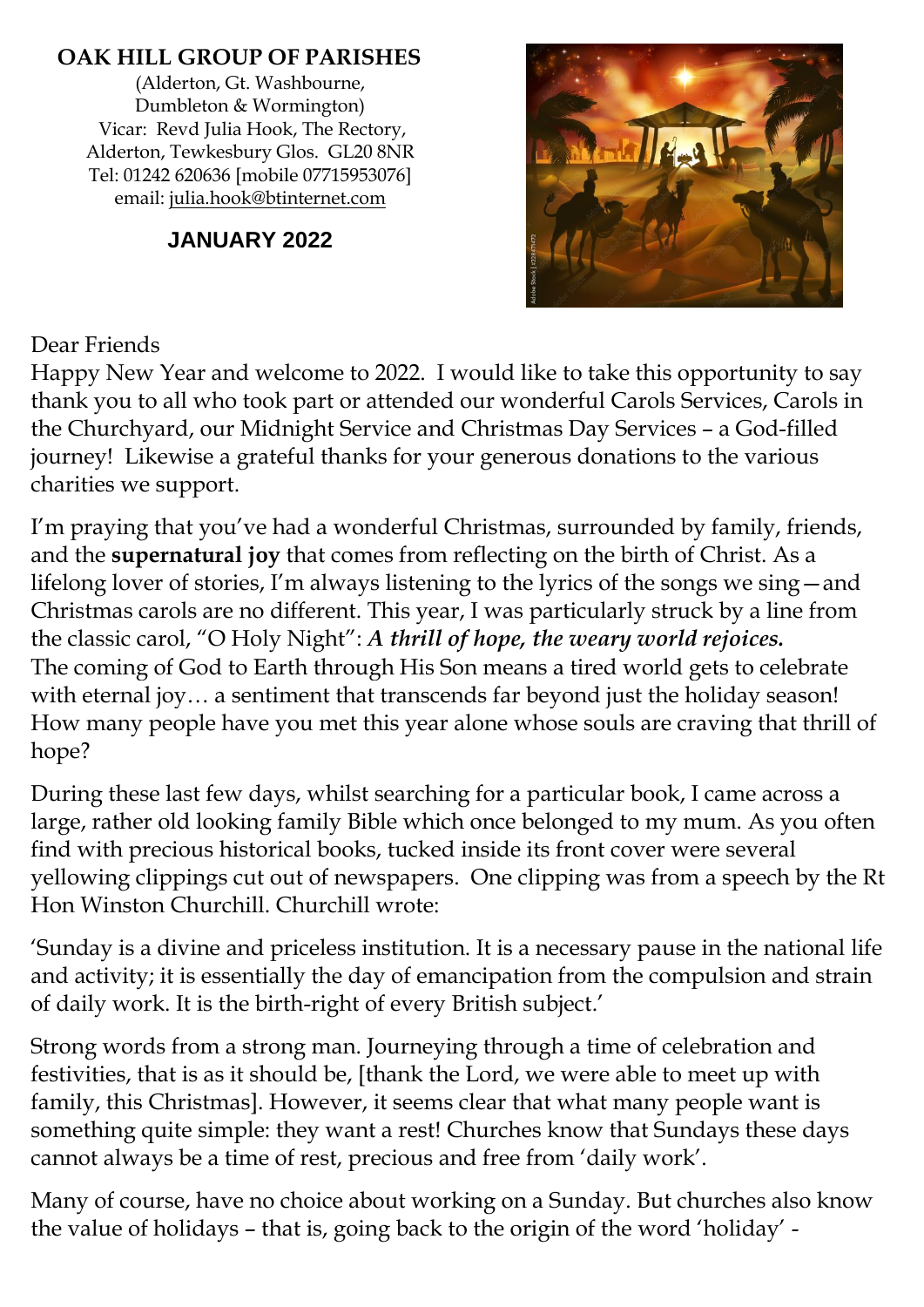'holy days', times of different focus and times of respite from the chaos often going on around them and of which they all too frequently feel a part.

Christmas was, I hope, a holiday time for you and your family, a time of rest and respite for you this year. That's why many of us are trying hard to create new times of 'necessary pause' and rest within the often seven-day working week.

Vital down time where you can stop, rest and listen in the company of a family of friends who are seeking the same kind of oasis from daily work as you might be. Part of the recent series of lockdowns this last year has been the deliberate opening of churches for times of reflective prayer. Times when no one will bother you and times when you can be truly alone with your prayers and private thoughts.

A distinguished French priest once described such silent times as being times **when he looked at God and God looked at him, and they had a private conversation together**. That seems such a pleasant, unassuming, unpressurised way of describing a sacred time that I am glad to say we can offer at our Oak Hill churches as they are all open during day time hours. Or if Sundays are free, why not give church a try – we try hard to give you a warm welcome and be places where everyone knows they are noticed, valued and cared for.

As we navigate the ongoing situation with Covid-19, I do pray that you may find 'silent times when you look at God and he looks at you, giving rise to an opportunity of holding a private conversation.' Needless to say, my Prayers for you all are a constant and my blessing for each of you personally at this time. May your lives be filled with 'supernatural joy', the 'thrill of Hope' and the Peace of the Christ-child as we journey in love through a new year, and I wish you all a year of experiencing the wonders of God's love. **With Love Julia x**

### **ALDERTON**

**CANDLELIT CAROL AND CHRITINGLE SERVICE:** we had a lovely service which was very well attended and it was great to see the children there. We all enjoyed singing the well loved carols and hearing the Christmas story which ended with some being sung by the Christingle candlelight. The collection was for the Children's Society charity who support disadvantaged children and a fantastic £195.50 was raised. Thank you to everyone who came and for their generosity to the Children's Society.

**OUTDOOR CAROL SINGING IN THE CHURCHYARD:** it was a cold afternoon but 70 people including lots of children met up to sing carols and enjoy mulled wine and mince pies. The story of the Nativity was read out and the children placed the figures in our new crib which was blessed by Julia. It was enjoyable being able to meet socially but safely together. A collection for Winstons Wish raised £64.20. Thank you to everyone who braved the chilly weather - it was good to see you.

**CHRISTMAS FAIR:** we had a good turnout for our Christmas Fair - we decided because of the Covid situation to have a few less stalls and not serve refreshments -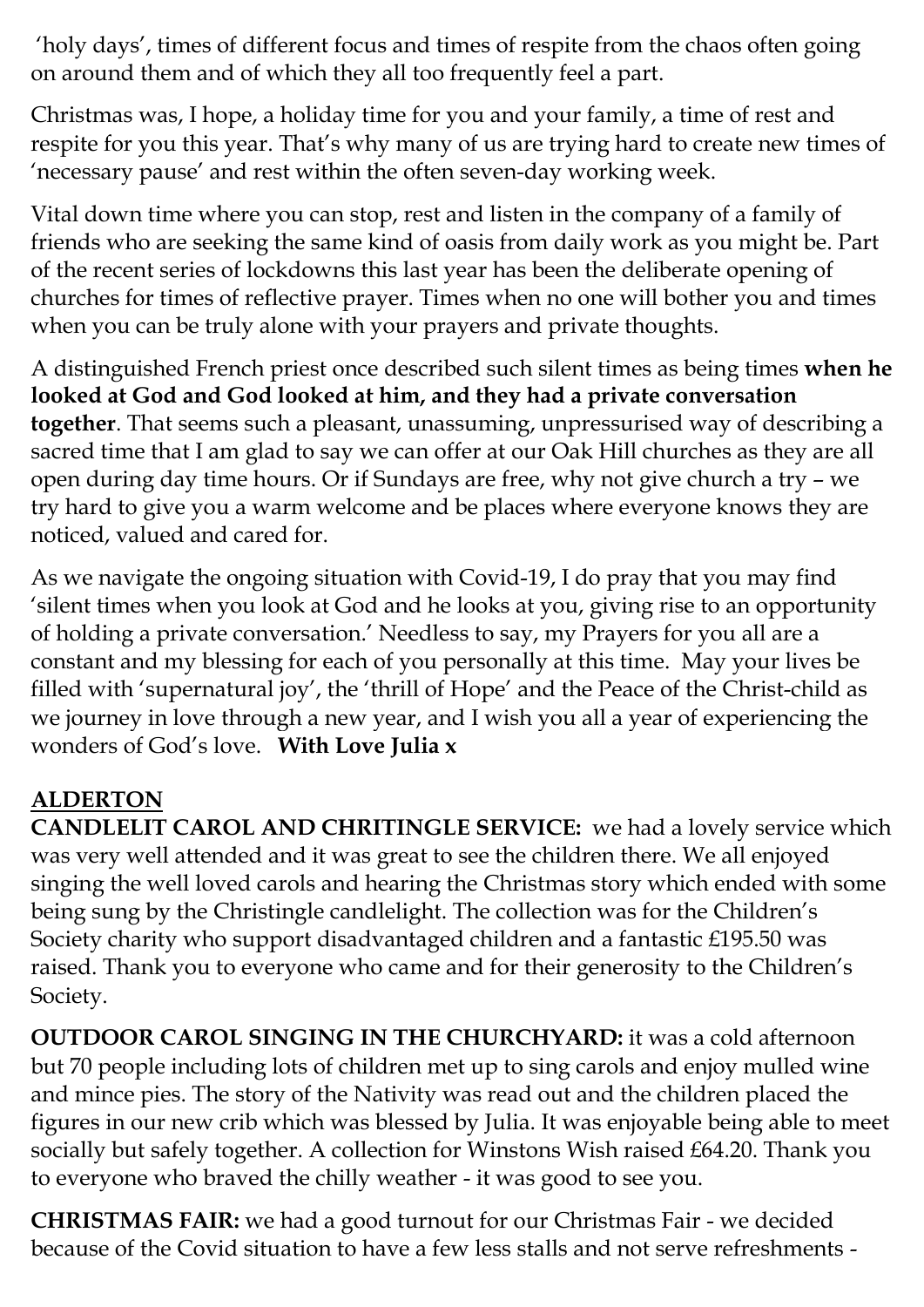but certainly hope next year that we can have things going back to normal. But we had a very successful afternoon with a lovely range of stalls and a great raffle - the result of which made £2128 for church funds.

## **GREAT WASHBOURNE**

It was lovely that so many people were able to join us in the Churchyard for carols and mulled wine. Many thanks to Karen for playing for us, it was great to be able to get together in this way.

Thank you to all for the lovely flower arrangements which decorated the church to celebrate Christmas, it looked so welcoming for the service on Christmas morning.

We'd like to take this opportunity to thank everyone for supporting St. Mary's Church over the last difficult year. We wish everyone a happy and healthy 2022 and look forward to seeing you at our January services and to some social events as soon as restrictions allow.

## **DUMBLETON**

**HAPPY NEW YEAR** everyone. May we once again thank everyone who helped in any way in 2021 to keep our church up and running, we are extremely grateful.

**JANUARY 2nd.** We invite you to join us for this relaxed service at 10.30am. Sadly due to the latest rise in Covid cases we have abandoned the bacon baps we planned to serve at the beginning of the service. However we hope to serve coffee after the event.

**CAROLS and CHRISTINGLE** service on December 19th was a beautiful Candlelit occasion and the collection amounted to £260 which will be forwarded to The Children's Society to help with their valuable work.

**THE CHRISTMAS HAMPER RAFFLE** raised the magnificent sum of £180. Thank you to all who supported this. The lucky winner was Graham Whybrow. We feel sure he will enjoy his prize.

**FROM THE REGISTERS:** Revd Nicholas Adrian Lees Carter. R.I.P. On a sad note the Revd Nick Carter passed away on 29th November and his funeral took place here in Dumbleton on December 22nd. Revd Nick served as vicar of our parishes from summer 2009 to Easter 2017 until his retirement when he and his wife Angela moved Brecon.

## **WORMINGTON**

**PCC MEETING -** Thursday 20th January 7pm in church Many thanks to all the volunteers who give of their time to clean and flower arrange for St Katharine's throughout the year

A special **THANKYOU** to **Tim Risdale** who has now retired from mowing the churchyard, that he has been doing for **well over** 10 years. He will be a hard act to follow.

*A HAPPY NEW YEAR TO ALL Wormington PCC*